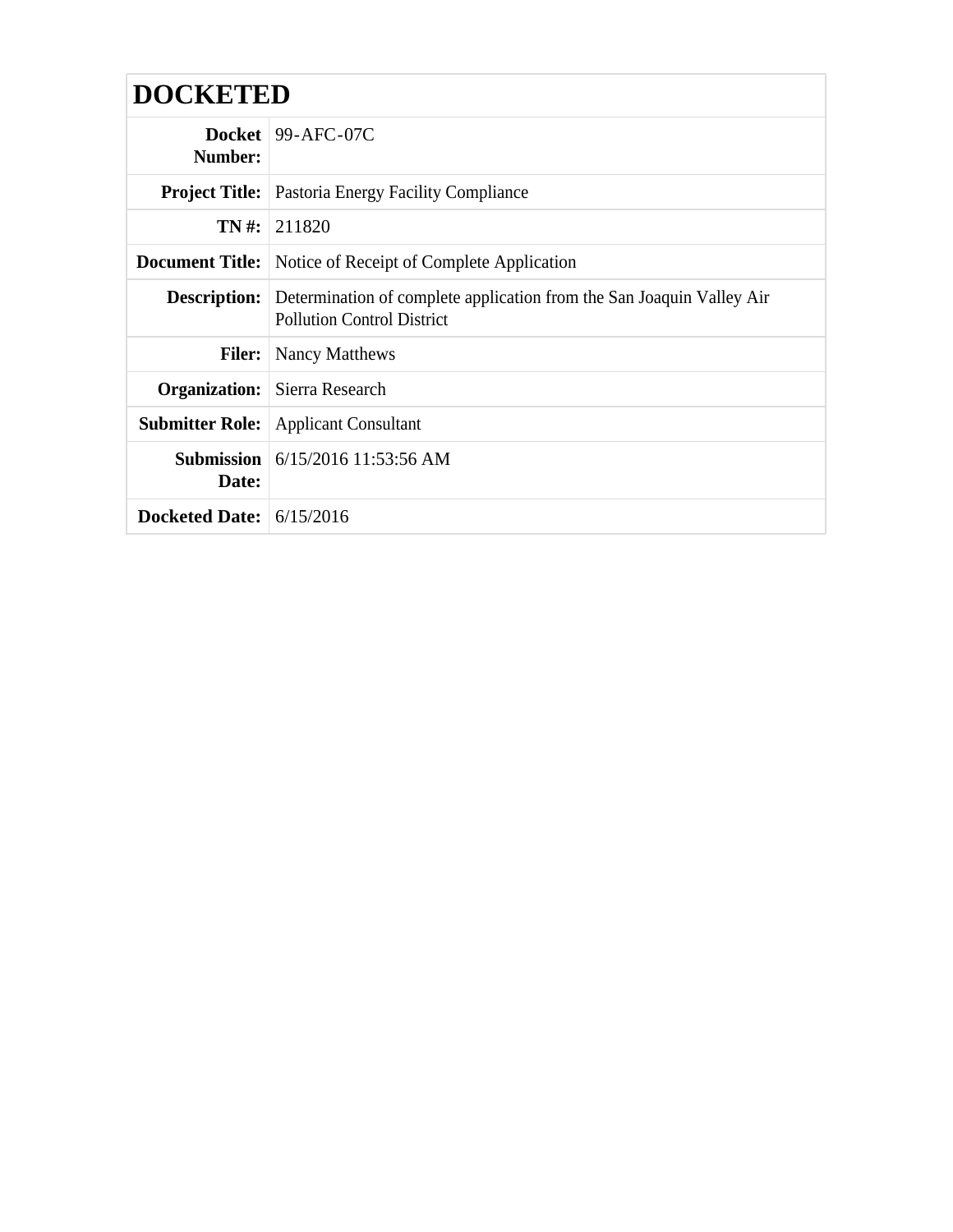



JUN 08 2016

Michael Rinehart Pastoria Energy Facility, LLC P 0 Box 866 Lebec, CA 93243

## **Re: Notice of Receipt of Complete Application Facility Number: S-3636 Project Number: S-1160793**

Dear Mr. Rinehart:

The San Joaquin Valley Air Pollution Control District (District) has received your Authority to Construct application for install two 91 MMBtu/hr natural gas-fired auxiliary boilers to improve turbine startup, allow simultaneous startup of three turbines, and approve advanced gas path (APG) upgrade for unit S-3636-3, at Tejon Ranch, 30 miles south of Bakersfield, and 6.5 miles east of Grapevine in Kern County. Based on our preliminary review, the application appears to be complete. This means that your application contains sufficient information to proceed with our analysis. However, during processing of your application, the District may request additional information to clarify, correct, or otherwise supplement, the information on file.

We will begin processing your application as soon as possible. In general, complete applications are processed on a first-come first-served basis.

It is estimated that the project analysis process will take 108 hours, and you will be charged at the weighted hourly labor rate in accordance with District Rule 3010. This estimate includes the following major processing steps: Determining Completeness (8 hours), Engineering Evaluation (41 hours), BACT Analysis (25 hours), Health Risk Assessment (14 hours), CEQA Analysis (10 hours) and Permit Preparation (10 hours). The current weighted labor rate is \$106.00 per hour, but please note that this fee is revised annually to reflect actual costs and therefore may change. No payment is due at this time; an invoice will be sent to you upon completion of this project.

**Please note that this letter is not a permit and does not authorize you to proceed with your project.** Final approval, if appropriate, will be in the form of an Authority to Construct permit after application processing is complete.

Northern Region 4800 Enterprise Way Modesto, CA 95356-8718 Tel: 1209) 557-6400 FAX: 12091557-6475

Seyed Sadredin Executive Director/Air Pollution Control Officer

Central Region (Main Office) 1990 E. Gettysburg Avenue Fresno, CA 93726·0244 Tel: 1559) 230-6000 FAX: 1559) 230-6061

Southern Region 34946 Flyover Court Bakersfield, CA 93308-9725 Tel: 661-392-5500 FAX: 661-392-5585

www.valleyair.org www.healthyairliving.com